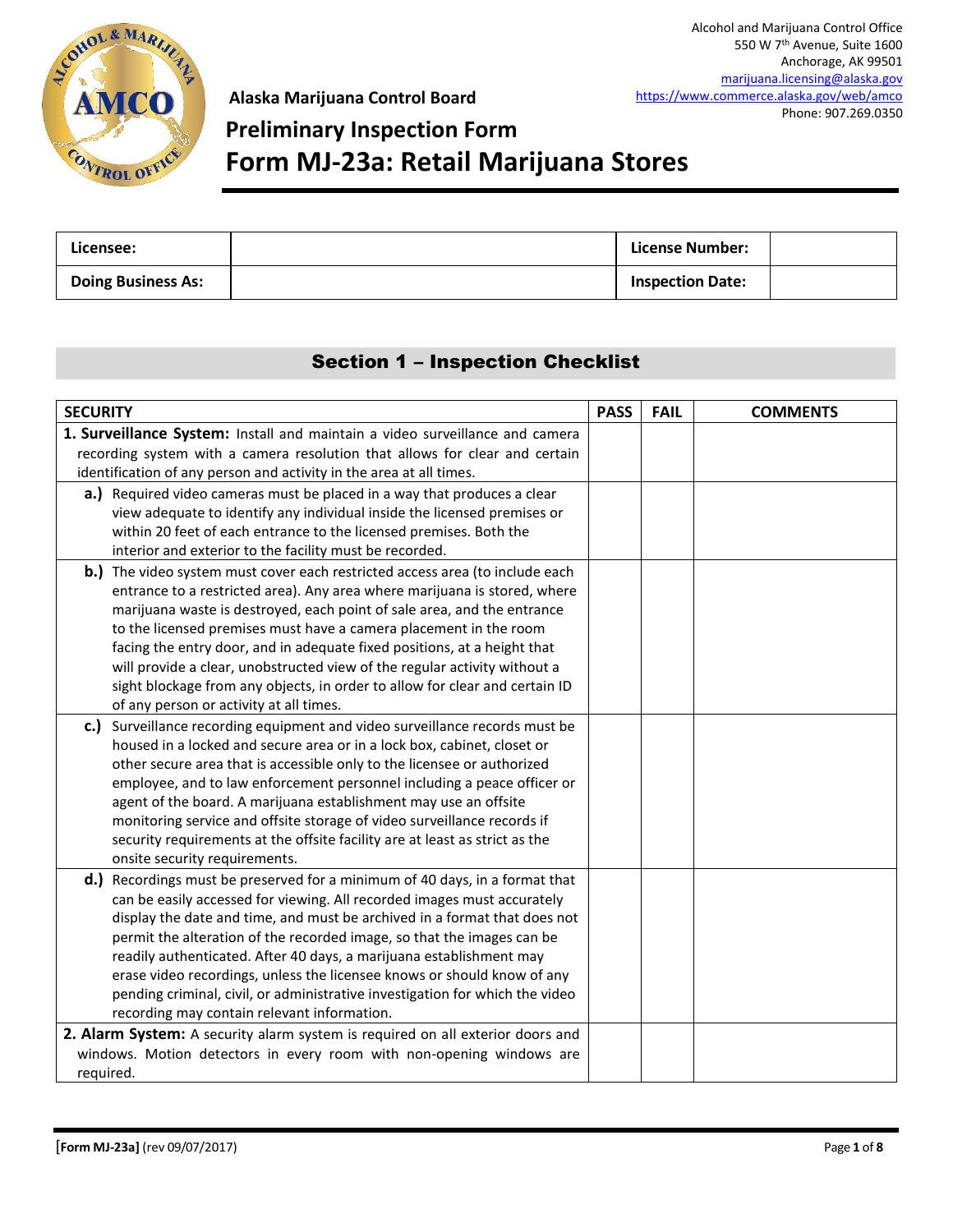

# **Preliminary Inspection Form Form MJ-23a: Retail Marijuana Stores**

| <b>SECURITY</b>                                                                     | <b>PASS</b> | <b>FAIL</b> | <b>COMMENTS</b> |
|-------------------------------------------------------------------------------------|-------------|-------------|-----------------|
| 3. Locks: Commercial grade, non-residential door locks on all exterior entry points |             |             |                 |
| to the licensed premises.                                                           |             |             |                 |
| 4. Lighting: Exterior lighting must facilitate surveillance.                        |             |             |                 |
| 5. Internal Policies & Procedures: Shall be designed to prevent diversion of        |             |             |                 |
| marijuana and marijuana products and prevent loitering. Licensee must also          |             |             |                 |
| describe the use of any additional security device, such as a motion detector,      |             |             |                 |
| pressure switch, and duress, panic, or hold-up alarm to enhance security of the     |             |             |                 |
| licensed premises. Licensee must describe the actions to be taken by a licensee,    |             |             |                 |
| employee, or agent of the establishment when any automatic or electronic            |             |             |                 |
| notification system alerts a local law enforcement agency of an unauthorized        |             |             |                 |
| breach of security.                                                                 |             |             |                 |
| 6. Display of Identification: Each licensee, employee, or agent shall display an    |             |             |                 |
| identification badge issued by the establishment at all times when on the           |             |             |                 |
| licensed premises.                                                                  |             |             |                 |
| 7. Restricted Access Areas: A retail marijuana store shall restrict access to any   |             |             |                 |
| part of the licensed premises where marijuana or marijuana product is stored or     |             |             |                 |
| stocked.                                                                            |             |             |                 |
| a.) Each entrance to a restricted access area must be marked by a sign that         |             |             |                 |
| says "Restricted access area. Visitors must be escorted." The number of             |             |             |                 |
| visitors shall be limited to not more than five visitors for each licensee,         |             |             |                 |
| employee, or agent of the licensee who is actively engaged in supervising           |             |             |                 |
| those visitors.                                                                     |             |             |                 |
| b.) In a restricted access area, a licensee, employee, or agent of the              |             |             |                 |
| marijuana establishment shall wear a current identification badge bearing           |             |             |                 |
| the person's photograph. A person under 21 years of age may not enter a             |             |             |                 |
| restricted access area. Any visitor to the restricted access area must show         |             |             |                 |
| ID to prove they are at least 21 years old, obtain a visitor ID badge before        |             |             |                 |
| entering the restricted access area, and be escorted at all times.                  |             |             |                 |
| Each entry to a retail marijuana store must be posted with a sign that<br>c.)       |             |             |                 |
| says "No one under 21 years of age allowed." The sign must be not less              |             |             |                 |
| than 12 inches long and 12 inches wide, with letters at least one-half inch         |             |             |                 |
| in height and in high contrast to the background of the sign.                       |             |             |                 |
| 8. Metrc: Conduct facility audit. Ensure licensee is using the Metrc system         |             |             |                 |
| properly and packages have been tagged in accordance with initial instruction       |             |             |                 |
| provided by AMCO.                                                                   |             |             |                 |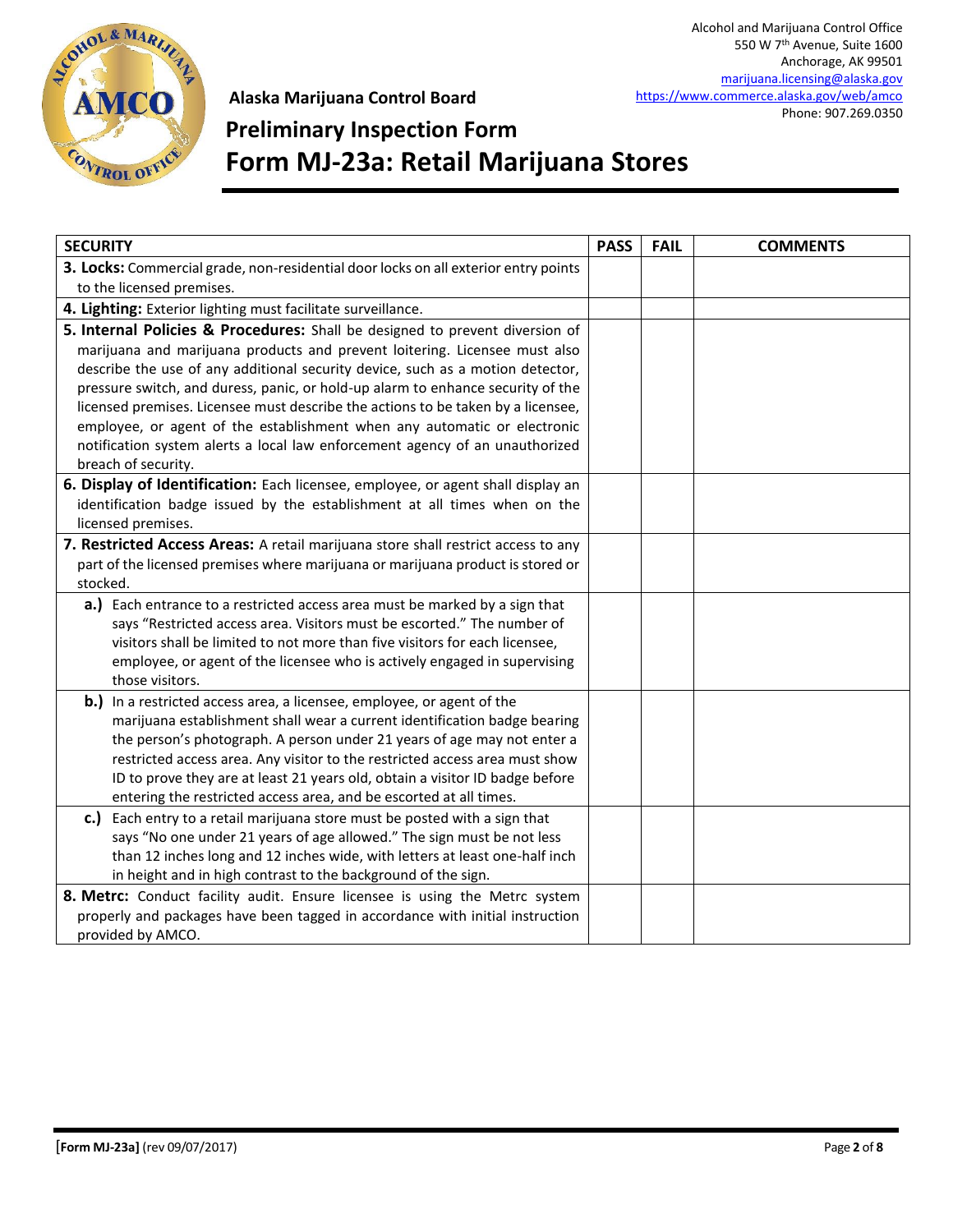

Anchorage, AK 99501 [marijuana.licensing@alaska.gov](mailto:marijuana.licensing@alaska.gov) <https://www.commerce.alaska.gov/web/amco> Phone: 907.269.0350

Alcohol and Marijuana Control Office 550 W 7th Avenue, Suite 1600

# **Preliminary Inspection Form Form MJ-23a: Retail Marijuana Stores**

### Section 2 – License Briefing

- **1. ID Verification:** A retail marijuana store shall refuse to sell marijuana or a marijuana product to a person who does not produce a form of valid photographic identification showing that person is 21 years of age or older. A valid form of photographic identification includes an unexpired, unaltered passport; an unexpired, unaltered driver's license, instruction permit, or identification card of any state or territory of the United States, the District of Columbia, or a province or territory of Canada; or an identification card issued by a federal or state agency authorized to issue a driver's license or identification card. **3 AAC 306.350**
- **2. Limit on Quantity Sold:** A retail marijuana store may not sell in a single transaction more than **one ounce** of usable marijuana, more than **seven grams** of marijuana concentrate for inhalation or marijuana or marijuana products if the total amount of marijuana, marijuana products, or both marijuana and marijuana products sold contains more than **5600 milligrams** of the THC. **3 AAC 306.355**
- **3. Advertising:** A retail marijuana store may have not more than three signs, visible to the general public from the public right-of-way, that identify the retail marijuana store by its business name. A sign may be placed in the retail marijuana store's window or attached to the outside of the licensed premises. The size of each sign may not exceed 4,800 square inches. **3 AAC 306.360**
	- **a.)** An advertisement for marijuana or a marijuana product may not contain a statement or illustration that is false or misleading; promotes excessive consumption; represents that the use of marijuana has curative or therapeutic effects; depicts a person under 21 years of age consuming marijuana; or includes an object or character, including a toy, a cartoon character, or any other depiction designed to appeal to a person under 21 years of age, that promotes consumption of marijuana.
	- **b.)** A retail marijuana store may not place an advertisement for marijuana or a marijuana product, except as provided in (a) of this section, within 1,000 feet of the perimeter of any child-centered facility, including a school, a child care facility or other facility providing services to children, a playground or recreation center, a public park, a library, or a game arcade that is open to persons under 21 years of age; on or in a public transit vehicle or public transit shelter; on or in a publicly owned or operated property; within 1,000 feet of a substance abuse or treatment facility; or on a campus for post-secondary education.
	- **c.)** A retail marijuana store may not use giveaway coupons as promotional materials, or conduct promotional activities such as games or competitions to encourage sale of marijuana or marijuana products.
- **4. Samples:** A retail marijuana store may receive a free sample of marijuana from a cultivation facility if packaged in a sample jar containing no more than 3 1/2 grams of marijuana and protected by a plastic or metal mesh screen to allow customers to smell the product before purchase. **3 AAC 306.460**
	- **a.)** You may receive a free sample of marijuana from a cultivation facility if the sample is provided for the purpose of negotiating a sale and is no more than one ounce; you may not receive more than one ounce of marijuana per month free of charge for the purpose of negotiating a sale.











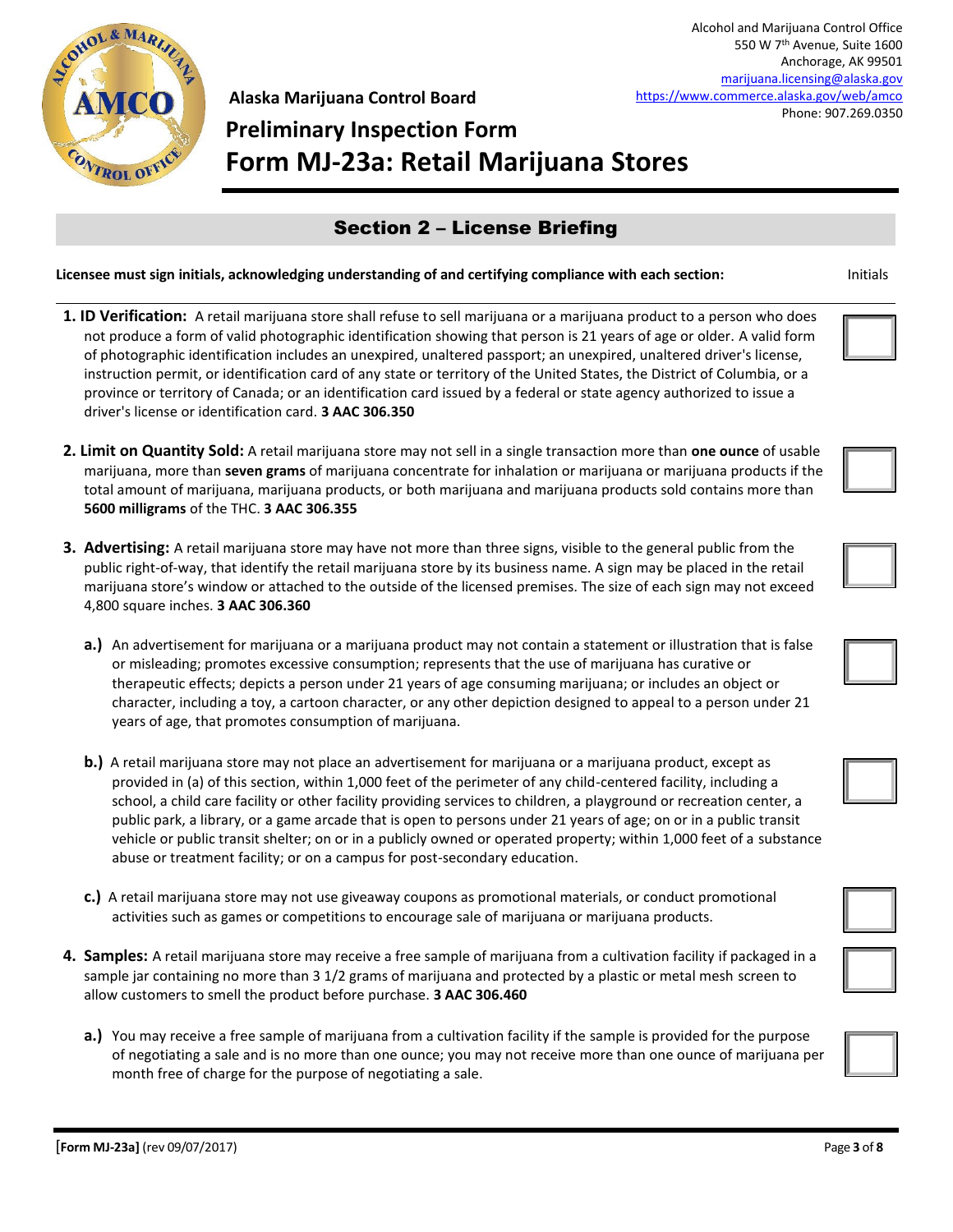

**Preliminary Inspection Form Form MJ-23a: Retail Marijuana Stores**

Alcohol and Marijuana Control Office 550 W 7th Avenue, Suite 1600 Anchorage, AK 99501 [marijuana.licensing@alaska.gov](mailto:marijuana.licensing@alaska.gov) <https://www.commerce.alaska.gov/web/amco> Phone: 907.269.0350

- **b.)** You may not sell the marijuana sample to a customer, and shall either return the marijuana sample to the cultivation facility that provided the sample, or destroy the marijuana sample after use and document the destruction in the marijuana inventory tracking system.
- **5. Marijuana Handler Permits:** Each licensee, employee, or agent of the retail marijuana store who sells or transports marijuana or marijuana product, or who checks the identification of a consumer or visitor, must obtain a marijuana handler permit from the board before being licensed or beginning employment at a marijuana establishment. The individual must keep the handler permit card in their immediate possession or a valid copy on file at the premises at times when on the licensed premises. **3 AAC 306.700**
- **6. Licensed Premises, Alteration:** A license will be issued for a specific licensed premises, which is a place clearly designated in a license application and described by a line drawing submitted with the license application. The licensed premises must have adequate space for its approved operations, including packaging or storing marijuana or marijuana products, and be located and constructed to facilitate cleaning, maintenance, and proper operation. A marijuana establishment's license must be posted in a conspicuous place within the licensed premises. *A licensee seeking to change or modify the licensed premises must submit a complete copy of Form MJ-14: Licensed Premises Change, along with the \$250 fee, and receive the director's written approval before altering the functional floor plan or reducing or expanding the area of the licensed premises*. **3 AAC 306.705**
- **7. Health and Safety Standards:** A licensed premises is subject to inspection by the local fire department, building inspector, or code enforcement officer to confirm that no health or safety concerns are present. Adequate sanitation principles must be used in any receiving, inspecting, transporting, and storing of marijuana or marijuana product and any marijuana or marijuana product must be held in a manner that prevents the growth of bacteria, microbes, or other undesirable microorganisms. A marijuana establishment shall ensure that any marijuana or marijuana product that has been stored beyond its usable life, or was stored improperly, is not salvaged and returned to the marketplace; "stored improperly" means being exposed to extremes in temperature, humidity, smoke, fumes, pressure, or radiation due to a natural disaster, fire, accident, or equipment failure. **3 AAC 306.735**
- **8. Testing Required for Marijuana and Marijuana Products:** A retail marijuana store may not sell, give, distribute, deliver, or offer to sell, give, distribute, or deliver, marijuana or a marijuana product until all laboratory testing under 3 AAC 306.645 has been completed, and the label required under 3 AAC 306.475 or 3 AAC 306.570 is affixed. **3 AAC 306.340**
- **9. Waste Disposal:** A marijuana establishment shall store, manage, and dispose of any solid or liquid waste, including wastewater generated during marijuana retail sales, in compliance with applicable federal, state, and local laws and regulations. **3 AAC 306.740**
	- **a.)** Marijuana waste must be rendered unusable for any purpose for which it was grown or produced before it leaves a marijuana establishment.
	- **b.)** Marijuana waste includes: marijuana plant waste, including roots, stalks, leaves, and stems that have not been processed with solvent and other waste as determined by the board. Keep a record of the final destination of marijuana waste made unusable.









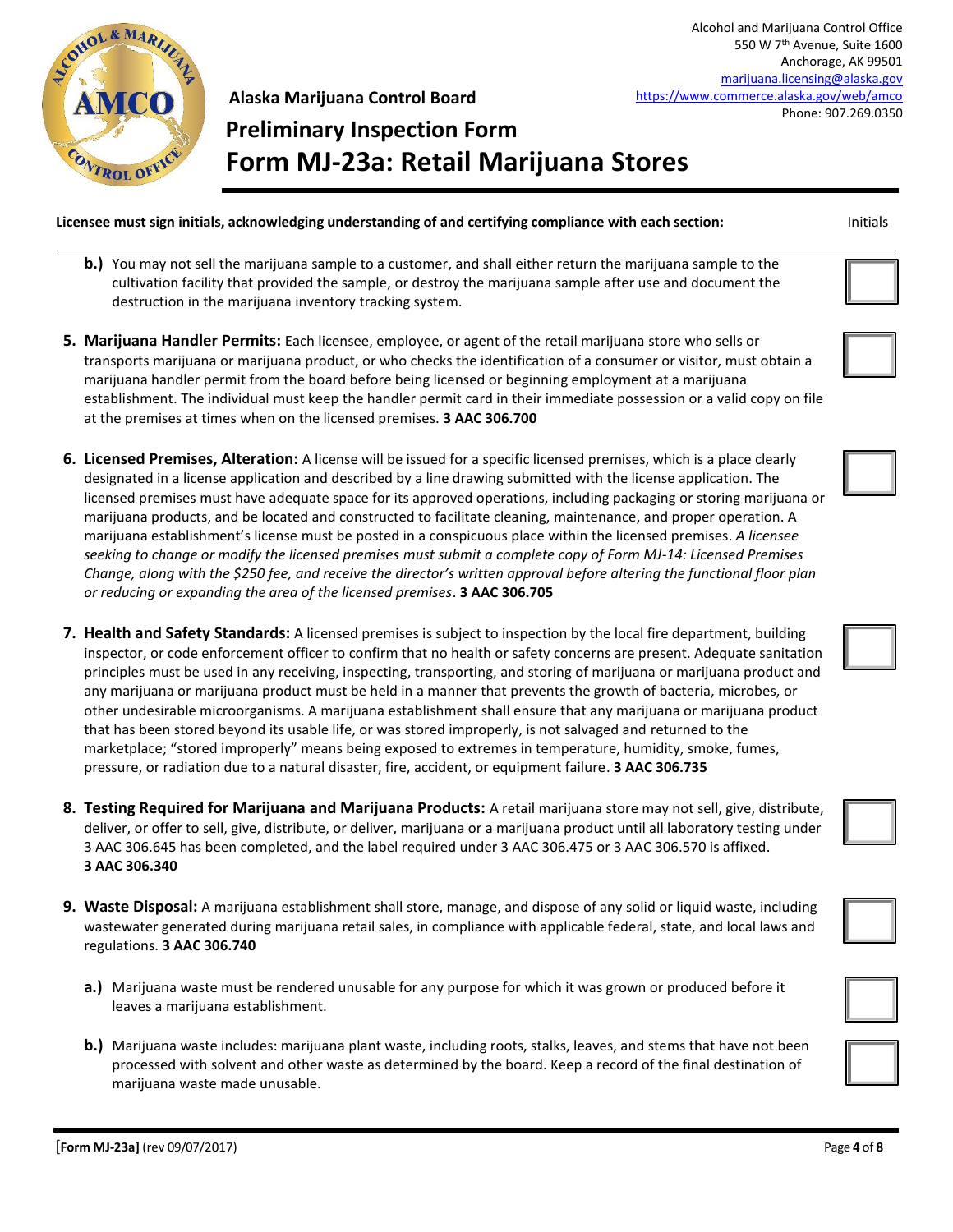

Alcohol and Marijuana Control Office 550 W 7th Avenue, Suite 1600 Anchorage, AK 99501 [marijuana.licensing@alaska.gov](mailto:marijuana.licensing@alaska.gov) <https://www.commerce.alaska.gov/web/amco> Phone: 907.269.0350

## **Alaska Marijuana Control Board Preliminary Inspection Form Form MJ-23a: Retail Marijuana Stores**

- **c.)** Marijuana plant waste must be made unusable by grinding the marijuana plant waste and mixing it with at least an equal amount of other compostable or non-compostable materials. A marijuana establishment may use other methods to make marijuana waste unusable if the board approves the method in advance. Material that may be mixed with the marijuana waste includes *compostable materials* including food waste, yard waste, vegetable based grease or oils, or other wastes approved by the board when the mixed material can be used as compost feedstock or in another organic waste method such as an anaerobic digester with approval of any applicable local government entity; or *non-compostable* materials including paper waste, cardboard waste, plastic waste, oil, or other wastes approved by the board when the mixed material may be delivered to a permitted solid waste facility, incinerator, or other facility with approval of any applicable local government entity.
- **10. Packaging and Labeling:** A retail marijuana store shall assure that marijuana sold on its licensed premises is packaged in compliance with 3 AAC 306.470 and 3 AAC 306.475 and any marijuana product sold on its licensed premises is packaged and labeled in compliance with 3 AAC 306.470 and 3 AAC306.570. **3 AAC 306.345**
	- **a.)** Marijuana or a marijuana product sold at a retail marijuana store must be packaged in opaque, resealable, childresistant packaging when the purchaser leaves the retail section of the licensed premises. The packaging must be designed or constructed to be significantly difficult for children under five years of age to open, but not normally difficult for adults to use properly.
	- **b.)** The store shall affix a label to each package of marijuana or marijuana product that identifies the store selling the product by name or distinctive logo and marijuana establishment license number, the total estimated amount of THC in the product and the following statements:
		- "Marijuana has intoxicating effects and may be habit forming and addictive."
		- "Marijuana impairs concentration, coordination, and judgment. Do not operate a vehicle or machinery under its influence."
		- "There are health risks associated with consumption of marijuana."
		- "For use only by adults twenty-one and older. Keep out of the reach of children."
		- "Marijuana should not be used by women who are pregnant or breast feeding."
- **11. Standardized Scales:** A marijuana establishment shall use certified scales in compliance with AS 45.75.080, the Alaska Weights and Measures Act. A marijuana establishment shall maintain registration and inspection reports of certified scales, and upon request by the board or the director, provide a copy of the registration and inspection reports of the certified scales to the board or the director for review. **3 AAC 306.745**
- **12. Transportation:** A retail marijuana store may only transport marijuana to another retail marijuana store.
	- **a.)** A marijuana establishment from which a shipment of marijuana or marijuana product originates is responsible for preparing, packaging, and securing the marijuana or marijuana product during shipment, for recording the transfer in the marijuana inventory tracking system, and for preparing the transport manifest. Any individual transporting marijuana in compliance with this section shall have a marijuana handler permit required under 3 AAC 306.715.







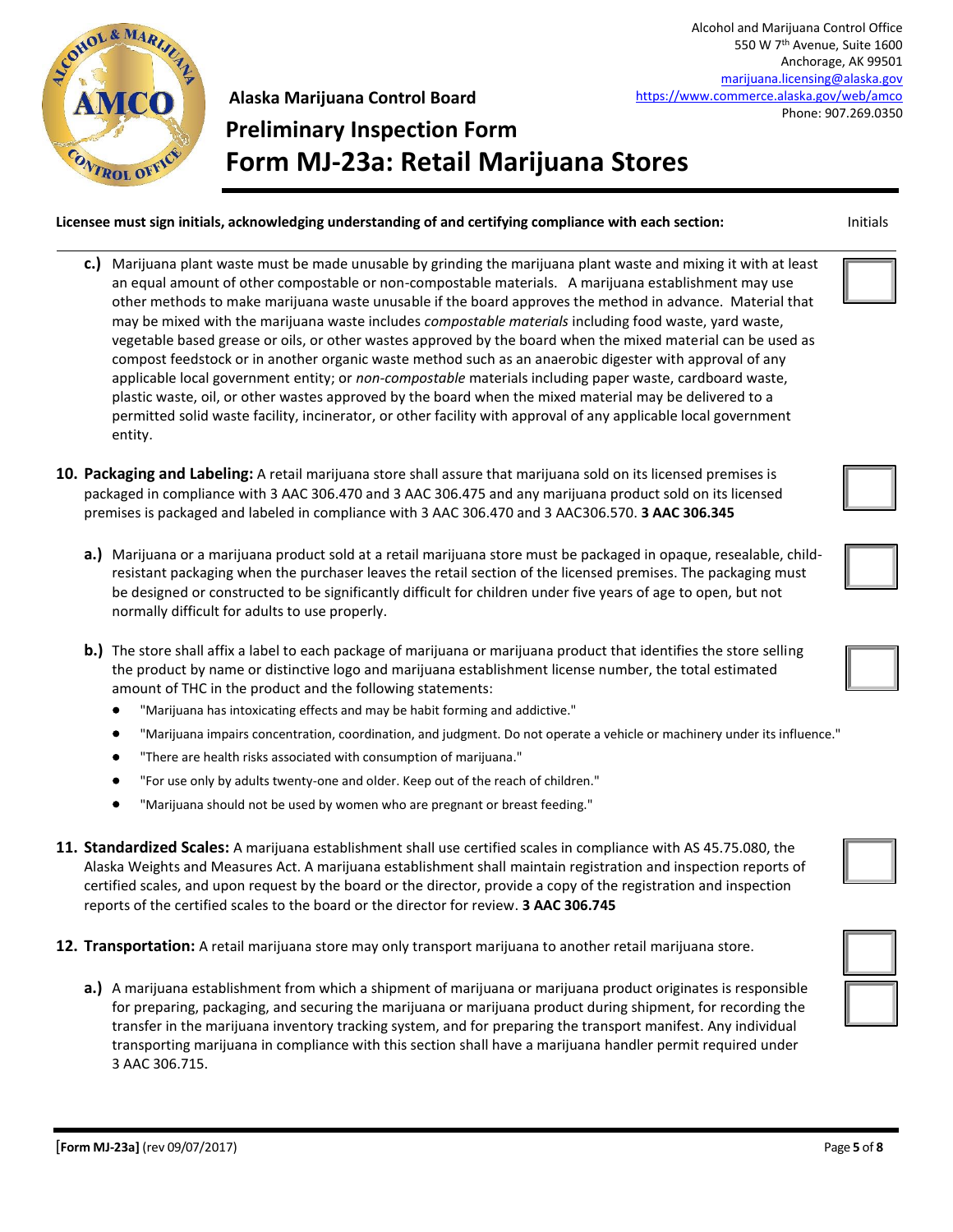

Alcohol and Marijuana Control Office 550 W 7th Avenue, Suite 1600 Anchorage, AK 99501 [marijuana.licensing@alaska.gov](mailto:marijuana.licensing@alaska.gov) <https://www.commerce.alaska.gov/web/amco> Phone: 907.269.0350

## **Alaska Marijuana Control Board Preliminary Inspection Form Form MJ-23a: Retail Marijuana Stores**

- **b.)** When any marijuana or marijuana product is transported, the marijuana establishment that originates the transport shall use the marijuana tracking system to record the type, amount, and weight of marijuana or marijuana product being transported, the name of the transporter, the time of departure and expected delivery, and the make, model, and license plate number of the transporting vehicle. A complete printed transport manifest on a form prescribed by the board must be kept with the marijuana or marijuana product at all times.
- **c.)** During transport, any marijuana or marijuana product must be in a sealed package or container in a locked, safe, and secure storage compartment in the vehicle transporting the marijuana or marijuana product. The sealed package may not be opened during transport. Any vehicle transporting marijuana or marijuana product must travel directly from the shipping marijuana establishment to the receiving marijuana establishment, and must not make any unnecessary stops in between except to deliver or pick up marijuana or marijuana product at any other licensed marijuana establishment.
- **d.)** When a marijuana establishment receives marijuana or a marijuana product transported in compliance with this section, the recipient of the shipment shall use the marijuana inventory tracking system to report the type, amount, and weight of marijuana or marijuana product received. The licensed recipient shall refuse to accept any shipment of marijuana or marijuana product that is not accompanied by the transport manifest. **3 AAC 306.750**
- **13. Business Records**: A marijuana establishment shall maintain, in a format that is readily understood by a reasonably prudent business person, the following information (**3 AAC 306.755**):
	- All books and records necessary to fully account for the business transactions conducted under its license for the current year and three preceding calendar years; records for the last six months must be maintained on the marijuana establishment's licensed premises; older records may be archived on or off premises;
	- A current employee list setting out the full name and marijuana handler permit number of each licensee, employee, and agent who works at the marijuana establishment;
	- The business contact information for vendors that maintain video surveillance systems and security alarm systems for the licensed premises;
	- Records related to advertising and marketing;
	- A current diagram of the licensed premises including each restricted access area;
	- A log recording the name, and date and time of entry of each visitor permitted in a restricted access area;
	- All records normally retained for tax purposes;
	- Accurate and comprehensive inventory tracking records that account for all marijuana inventory activity from seed or immature plant stage until the marijuana or marijuana product is sold to a consumer or to another marijuana establishment, or is destroyed;
	- Transportation records for marijuana and marijuana product as required under 3 AAC 306.745(f).
	- **a.)** A marijuana establishment shall provide any record required to be kept on the licensed premises to an employee of the board upon request. Any record kept off premises must be provided to the board's employees within three business days after a request for the record.









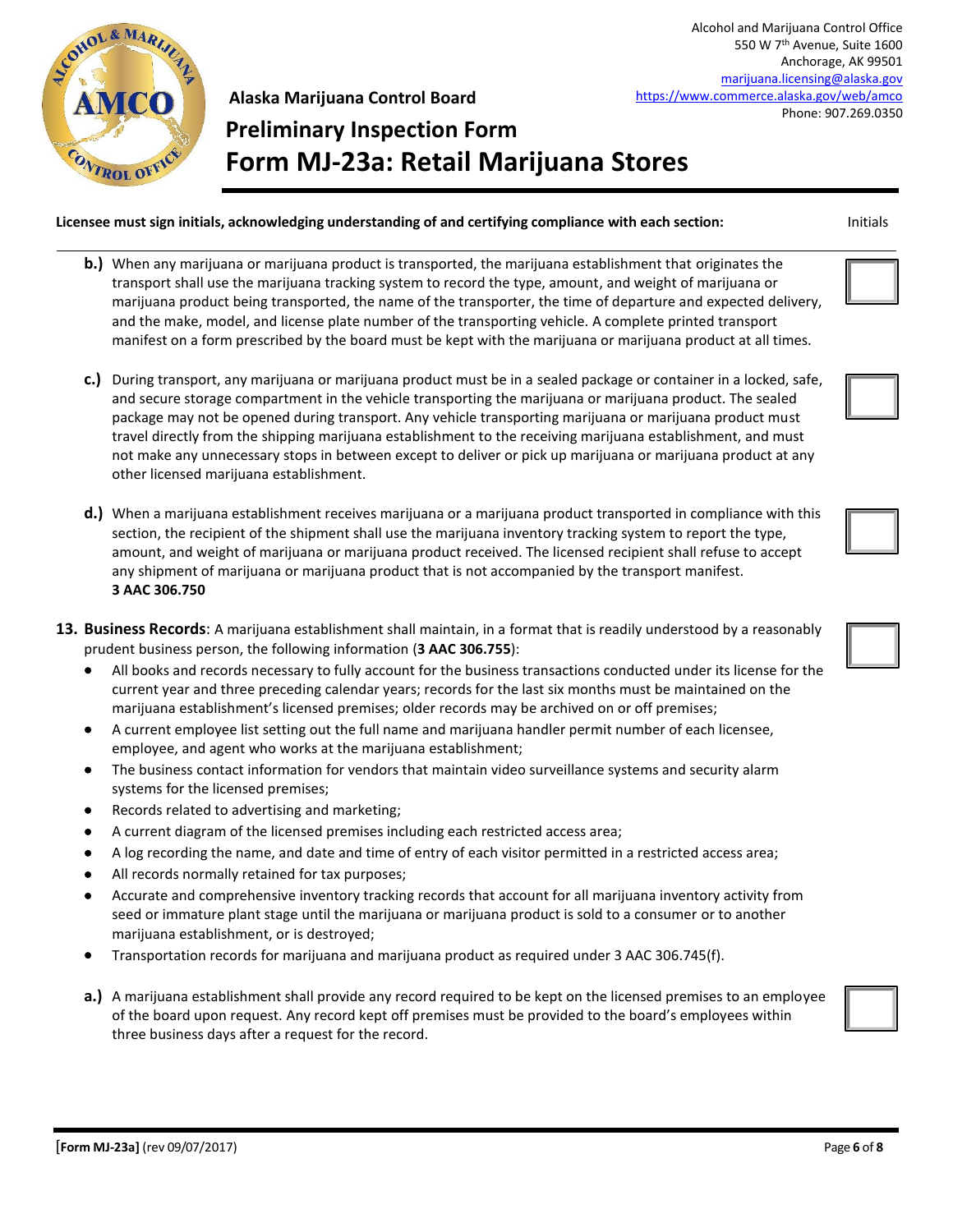

**Preliminary Inspection Form Form MJ-23a: Retail Marijuana Stores**

**Licensee must sign initials, acknowledging understanding of and certifying compliance with each section:** Initials

- **b.)** A marijuana establishment is required to exercise due diligence in preserving and maintaining all required records. *Loss of records and data, including electronically maintained records, will not be considered an excuse for a violation of this rule. Failure to retain records required under this section may be interpreted by the board as a license violation affecting public safety.*
- **14. Inspection and Investigation:** A marijuana establishment, and any licensee, employee, or agent in charge shall cooperate with the director, an enforcement agent, an employee of the board, or a peace officer acting in an official capacity, to enforce the laws related to marijuana, including permitting entry upon and inspection of the licensed premises and providing access to business records at reasonable times when requested by the director, an enforcement agent, an employee of the board, or a peace officer. The director, an enforcement agent, an employee of the board, or a peace officer acting in an official capacity, may
	- Inspect the licensed premises of any marijuana establishment, including any marijuana and marijuana product on the premises, equipment used in cultivating, processing, testing, or storing marijuana, the marijuana establishment's inventory tracking system, business records, and computers, at any reasonable time and in a reasonable manner;
	- Issue a report or notice as provided in 3 AAC 306.805;
	- As authorized under AS 17.38.085, exercise peace officer powers and take any other action the director determines is necessary. **3 AAC 306.800**
- **15. Report or Notice of Violation:** The director, an enforcement agent, an employee of the board, or a peace officer acting in an official capacity, may issue an inspection report, an advisory report, or a notice of violation before taking action to suspend or revoke a marijuana establishment license.
	- An *advisory notice* may be issued when an incident occurs or a defect is noted that could result in a violation of a statute, regulation, or municipal ordinance. An advisory notice may result from an inspection report, but is not a basis for administrative action unless the incident or defect continues or is not corrected.
	- A *notice of violation* may be issued when an inspection report or other credible information shows a marijuana establishment is in violation of AS 17.38, 3 AAC 306, or other law relating to marijuana. The notice of violation must be delivered to the marijuana establishment at its licensed premises, and to the board. The notice must describe any violation, and cite an applicable statute, regulation, or order of the board. A marijuana establishment that receives a notice of violation may respond to the notice orally or in writing, and may, within ten days after receiving the notice, request an opportunity to appear before the board. A notice of violation may be the basis of a proceeding to suspend or revoke a marijuana establishment's license as provided under 3 AAC 306.810.

Alcohol and Marijuana Control Office 550 W 7th Avenue, Suite 1600 Anchorage, AK 99501 [marijuana.licensing@alaska.gov](mailto:marijuana.licensing@alaska.gov) <https://www.commerce.alaska.gov/web/amco>

Phone: 907.269.0350